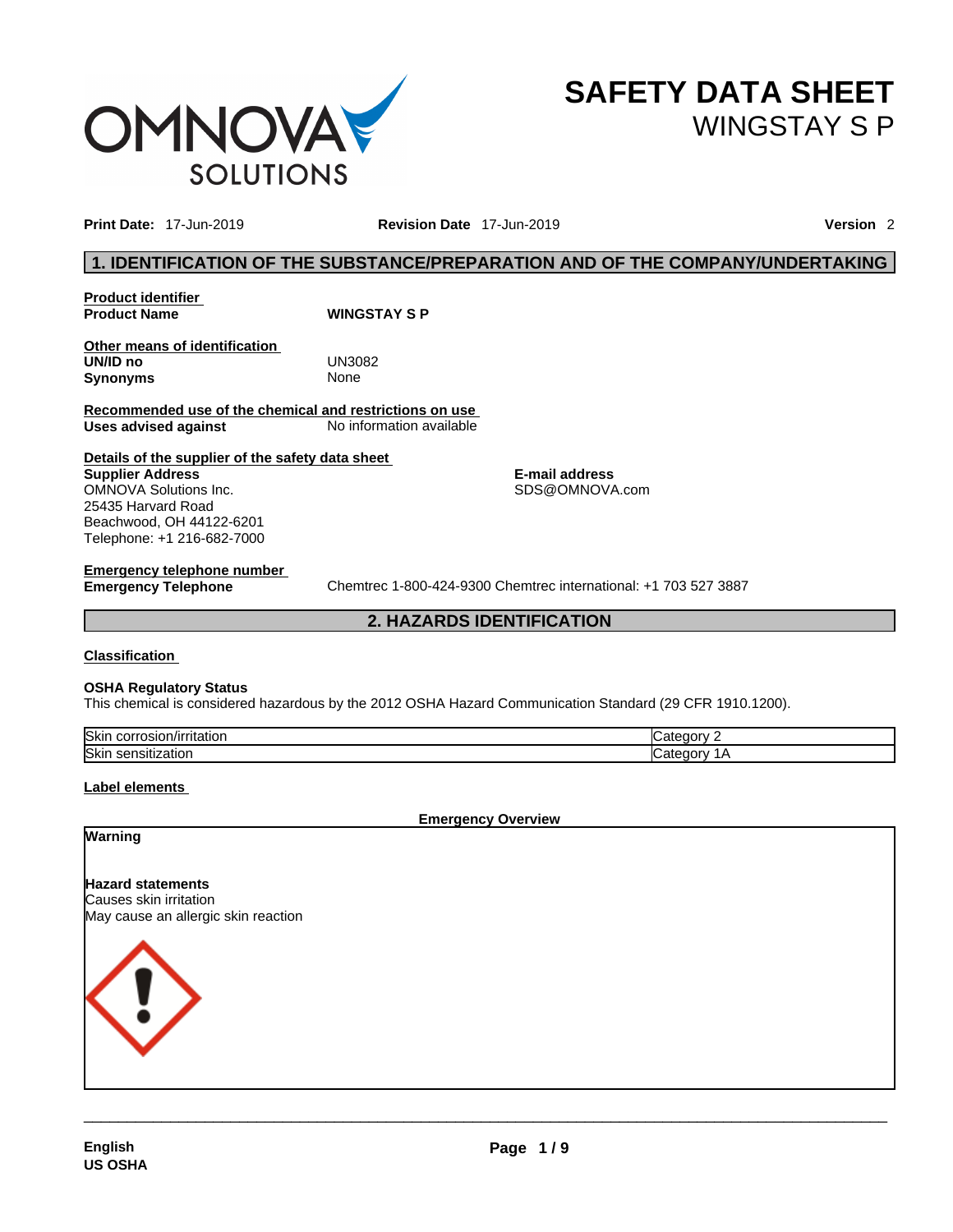## **Appearance** No information available **Physical state** Liquid **Constanting Constanting Constanting Constanting Constanting Constanting Constanting Constanting Constanting Constanting Constanting Constanting Constanting Con**

#### **Precautionary Statements - Prevention**

Wash face, hands and any exposed skin thoroughly after handling Wear protective gloves Avoid breathing dust/fume/gas/mist/vapors/spray Contaminated work clothing must not be allowed out of the workplace

#### **Precautionary Statements - Response**

Specific treatment (see .? on this label) IF ON SKIN: Wash with plenty of water and soap Take off contaminated clothing and wash it before reuse If skin irritation or rash occurs: Get medical advice/attention

#### **Precautionary Statements - Disposal**

Dispose of contents/container to an approved waste disposal plant

#### **Hazards not otherwise classified (HNOC)**

Not Applicable

Unknown acute toxicity 0 % of the mixture consists of ingredient(s) of unknown toxicity

## **3. COMPOSITION/INFORMATION ON INGREDIENTS**

This material is considered hazardous by the OSHA Hazard Communication Standard (29 CFR 1910.1200).

| <b>Chemical name</b>  | <b>CAS No</b> | Weiaht-%             | Secret<br>Trade . |
|-----------------------|---------------|----------------------|-------------------|
| Phenoi,<br>Stvrenated |               | 60-100               |                   |
| <b>Phenol</b>         | 108-95-2      | $\mathbf{I}$<br>∪. ı |                   |

\*The exact percentage (concentration) of composition has been withheld as a trade secret.

### **4. FIRST AID MEASURES**

#### **Description of first aid measures**

| <b>General advice</b>                                       | Call 911 or emergency medical service. Remove and isolate contaminated clothing and                                                                |
|-------------------------------------------------------------|----------------------------------------------------------------------------------------------------------------------------------------------------|
|                                                             | shoes.                                                                                                                                             |
| Eye contact                                                 | In case of contact with substance, immediately flush skin or eyes with running water for at<br>least 20 minutes.                                   |
| <b>Skin Contact</b>                                         | Wash off immediately with soap and plenty of water while removing all contaminated<br>clothes and shoes. If symptoms persist, call a physician.    |
| Inhalation                                                  | Move victim to fresh air. If breathing is irregular or stopped, administer artificial respiration.<br>Administer oxygen if breathing is difficult. |
| <b>Ingestion</b>                                            | Rinse mouth. Drink plenty of water. If symptoms persist, call a physician. Do NOT induce<br>vomiting.                                              |
| Self-protection of the first aider                          | Ensure that medical personnel are aware of the material(s) involved and take precautions to<br>protect themselves.                                 |
| Most important symptoms and effects, both acute and delayed |                                                                                                                                                    |
| <b>Symptoms</b>                                             | No information available.                                                                                                                          |
|                                                             | Indication of any immediate medical attention and special treatment needed                                                                         |
|                                                             |                                                                                                                                                    |
|                                                             |                                                                                                                                                    |

**Note to physicians** Treat symptomatically.

## **5. FIRE-FIGHTING MEASURES**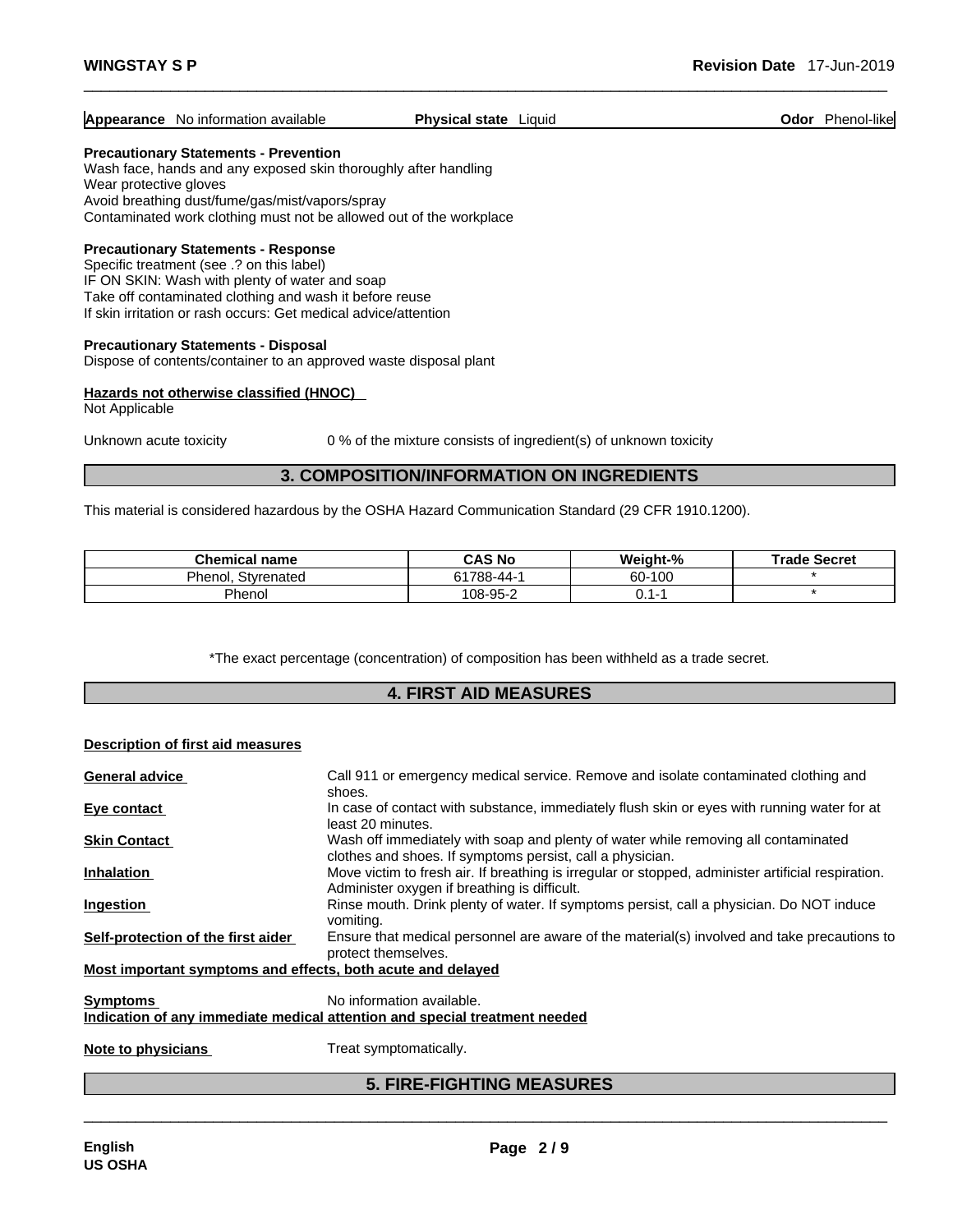#### **Suitable extinguishing media**

Dry chemical, CO2, water spray or regular foam. Water spray, fog or regular foam. Move containers from fire area if you can do it without risk. Dike fire-control water for later disposal.

**Unsuitable extinguishing media** Do not scatter spilled material with high pressure water streams.

#### **Specific hazards arising from the chemical**

Some may burn but none ignite readily. Those substances designated with a "P" may polymerize explosively when heated or involved in a fire. Some may be transported hot.

#### **Protective equipment and precautions for firefighters**

As in any fire, wear self-contained breathing apparatus pressure-demand, MSHA/NIOSH (approved or equivalent) and full protective gear.

## **6. ACCIDENTAL RELEASE MEASURES**

#### **Personal precautions, protective equipment and emergency procedures**

| Do not touch or walk through spilled material. Stop leak if you can do it without risk. Avoid<br>inhalation of asbestos dust.                                                                                                                                                                                                                                                                |
|----------------------------------------------------------------------------------------------------------------------------------------------------------------------------------------------------------------------------------------------------------------------------------------------------------------------------------------------------------------------------------------------|
|                                                                                                                                                                                                                                                                                                                                                                                              |
| Prevent entry into waterways, sewers, basements or confined areas.                                                                                                                                                                                                                                                                                                                           |
| Methods and material for containment and cleaning up                                                                                                                                                                                                                                                                                                                                         |
| Prevent dust cloud.                                                                                                                                                                                                                                                                                                                                                                          |
| With clean shovel place material into clean, dry container and cover loosely; move<br>containers from spill area. Take up with sand or other non-combustible absorbent material<br>and place into containers for later disposal. Cover liquid spill with sand, earth or other<br>non-combustible absorbent material. Cover powder spill with plastic sheet or tarp to<br>minimize spreading. |
|                                                                                                                                                                                                                                                                                                                                                                                              |

## **7. HANDLING AND STORAGE**

# **Precautions for safe handling** Advice on safe handling **Advice on safe handling** Avoid contact with skin, eyes or clothing. Use personal protective equipment as required.<br>Ensure adequate ventilation, especially in confined areas. In case of insufficient wear suitable respiratory equipment. **Conditions for safe storage, including any incompatibilities Storage Conditions** Keep container tightly closed in a dry and well-ventilated place. Keep in properly labeled containers. Keep from freezing. **Incompatible materials** None known based on information supplied.

## **8. EXPOSURE CONTROLS/PERSONAL PROTECTION**

#### **Control parameters**

#### **Exposure Guidelines** .

| Chemical name         | CAS No     | <b>ACGIH TLV</b> | OSHA<br>PEL | <b>NIOSH IDLH</b> |
|-----------------------|------------|------------------|-------------|-------------------|
| Phenol.<br>Styrenated | 61788-44-1 | $\sim$           |             |                   |
| Phenol                | 108-95-2   | TWA: 5 ppm       | TWA: 5 ppm  | IDLH: 250 ppm     |
|                       |            |                  |             |                   |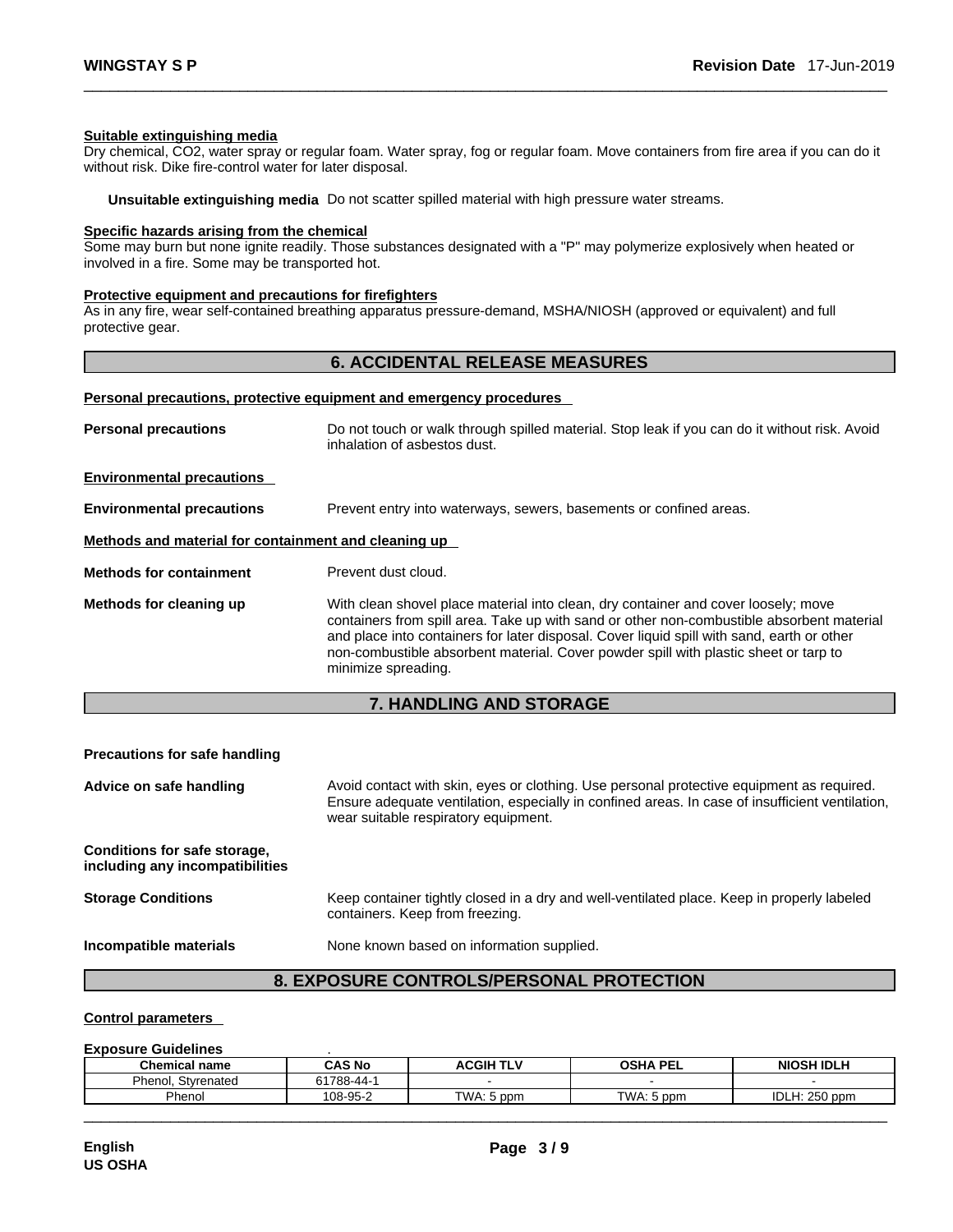|                                                                       |                                                            | $S^*$                                                  | TWA: 19 mg/m $3$                                                                                                                                                                                                                                                       | Ceiling: 15.6 ppm<br>$15 \text{ min}$<br>Ceiling: $60 \text{ mg/m}^3$<br>15 min<br>TWA: 5 ppm |
|-----------------------------------------------------------------------|------------------------------------------------------------|--------------------------------------------------------|------------------------------------------------------------------------------------------------------------------------------------------------------------------------------------------------------------------------------------------------------------------------|-----------------------------------------------------------------------------------------------|
|                                                                       |                                                            |                                                        | $S^*$                                                                                                                                                                                                                                                                  | TWA: 19 mg/m <sup>3</sup>                                                                     |
| NIOSH IDLH Immediately Dangerous to Life or Health                    |                                                            |                                                        |                                                                                                                                                                                                                                                                        |                                                                                               |
| <b>Appropriate engineering controls</b>                               |                                                            |                                                        |                                                                                                                                                                                                                                                                        |                                                                                               |
| <b>Engineering Controls</b>                                           | <b>Showers</b><br>Eyewash stations<br>Ventilation systems. |                                                        |                                                                                                                                                                                                                                                                        |                                                                                               |
| Individual protection measures, such as personal protective equipment |                                                            |                                                        |                                                                                                                                                                                                                                                                        |                                                                                               |
| <b>Eye/face protection</b>                                            |                                                            | Wear safety glasses with side shields (or goggles).    |                                                                                                                                                                                                                                                                        |                                                                                               |
| Skin and body protection                                              |                                                            | Wear protective gloves and protective clothing.        |                                                                                                                                                                                                                                                                        |                                                                                               |
| <b>Respiratory protection</b>                                         |                                                            | provided in accordance with current local regulations. | If exposure limits are exceeded or irritation is experienced, NIOSH/MSHA approved<br>respiratory protection should be worn. Positive-pressure supplied air respirators may be<br>required for high airborne contaminant concentrations. Respiratory protection must be |                                                                                               |

**General Hygiene Considerations** Handle in accordance with good industrial hygiene and safety practice.

## **9. PHYSICAL AND CHEMICAL PROPERTIES**

## **Information on basic physical and chemical properties**

| <b>Physical state</b><br>Appearance<br>Color                                             | Liquid<br>No information available.<br>light yellow |                                                                                   | <b>Odor threshold</b><br>Odor                                            | Not determined<br>Phenol-like |
|------------------------------------------------------------------------------------------|-----------------------------------------------------|-----------------------------------------------------------------------------------|--------------------------------------------------------------------------|-------------------------------|
| <b>Property</b><br>рH<br>Melting point / freezing point                                  |                                                     | Values                                                                            | Remarks • Method<br>No information available<br>No information available |                               |
| Boiling point / boiling range                                                            |                                                     | 232 $\circ$ C / 450 $\circ$ F                                                     |                                                                          |                               |
| <b>Flash point</b>                                                                       |                                                     | 167 °C / 333 °F                                                                   |                                                                          |                               |
| <b>Evaporation rate</b><br>Flammability (solid, gas)<br><b>Flammability Limit in Air</b> |                                                     |                                                                                   | No information available<br>No information available                     |                               |
| Upper flammability or explosive<br>limits                                                |                                                     |                                                                                   | No information available                                                 |                               |
| Lower flammability or explosive<br>limits                                                |                                                     |                                                                                   | No information available                                                 |                               |
| Vapor pressure                                                                           |                                                     |                                                                                   | No information available                                                 |                               |
| <b>Vapor density</b>                                                                     |                                                     |                                                                                   | No information available                                                 |                               |
| <b>Water solubility</b>                                                                  |                                                     | DSP: 665µg/l - TSP: 7.1µg/l (OECD<br>Guideline 105. 1995)                         |                                                                          |                               |
| Solubility in other solvents                                                             |                                                     |                                                                                   | No information available                                                 |                               |
| <b>Partition coefficient</b>                                                             |                                                     | DSP: 6.24 (OECD Guideline 123.<br>2006) - TSP: 7.77 (OECD Guideline<br>123. 2006) |                                                                          |                               |
| <b>Autoignition temperature</b>                                                          |                                                     |                                                                                   | No information available                                                 |                               |
| <b>Decomposition temperature</b>                                                         |                                                     |                                                                                   | No information available                                                 |                               |
| <b>Kinematic viscosity</b>                                                               |                                                     |                                                                                   | No information available                                                 |                               |
| <b>Dynamic viscosity</b>                                                                 |                                                     |                                                                                   | No information available                                                 |                               |
| <b>Explosive properties</b>                                                              |                                                     | Not an explosive                                                                  |                                                                          |                               |
| <b>Oxidizing properties</b>                                                              |                                                     |                                                                                   | No information available                                                 |                               |
|                                                                                          |                                                     |                                                                                   |                                                                          |                               |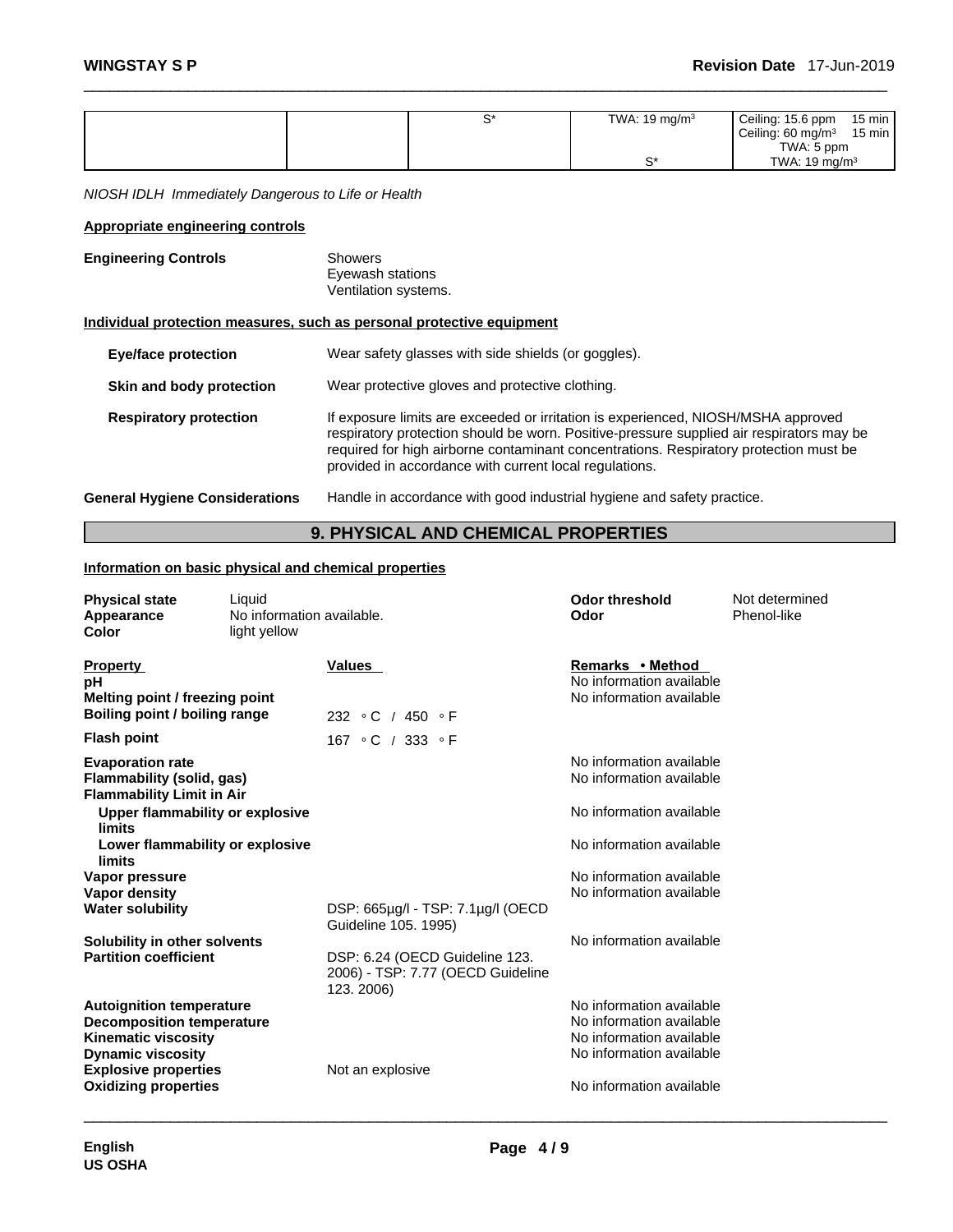**Other information Explosion severity Danger of Explosion, cloud** Not Applicable **Minimum Ignition Energy, Cloud, mJ KST, (cloud), bar.m.s-1** Not Applicable **Pmax maximum explosion pressure, Cloud, bar VMP, (cloud), bar.s-1 Not Applicable Not Applicable LOC Limiting Oxygen Concentration, Cloud, %v/v O2 Softening point Contract Contract Contract Contract Contract Contract Contract Contract Contract Contract Contract Contract Contract Contract Contract Contract Contract Contract Contract Contract Contract Contract Contr Molecular weight**<br> **Alguid Density**<br> **Liquid Density**<br> **No information available Bulk density No information available No** information available **Specific Gravity Specific Gravity Notation available Notation available Notation available Notation Notation Notation Notation Notation Notation Notation Notation Notation Notation Notation Granulometry Granulometry Contract Contract Contract Contract Contract Contract Contract Contract Contract Contract Contract Contract Contract Contract Contract Contract Contract Contract Contract Contract Contract Co** 

Not Applicable Not Applicable Not Applicable **No information available** 

**No information available** 

## **10. STABILITY AND REACTIVITY**

## **Reactivity**

No data available

#### **Chemical stability**

Stable under recommended storage conditions.

#### **Possibility of hazardous reactions**

None under normal processing.

#### **Conditions to avoid**

Extremes of temperature and direct sunlight.

#### **Incompatible materials**

None known based on information supplied.

#### **Hazardous decomposition products**

Carbon monoxide. Carbon dioxide (CO2). Hydrocarbons.

## **11. TOXICOLOGICAL INFORMATION**

#### **Information on likely routes of exposure**

| <b>Product Information</b> | Harmful by skin contact |
|----------------------------|-------------------------|
| <b>Inhalation</b>          | No data available.      |
| Eye contact                | No data available.      |
| <b>Skin Contact</b>        | May cause irritation.   |
| Ingestion                  | No data available.      |

#### **Component Information**

| <b>Chemical name</b> | Oral LD50                       | Dermal LD50             | <b>Inhalation LC50</b>       |
|----------------------|---------------------------------|-------------------------|------------------------------|
| Phenol, Styrenated   | 2100 - 6700 mg/kg (Rat)         | $>$ 7940 mg/kg (Rabbit) | $> 2.5$ mg/L (Rat) 6 h       |
| 61788-44-1           |                                 |                         |                              |
| <b>Phenol</b>        | $= 317$ mg/kg (Rat) = 340 mg/kg | $= 630$ mg/kg (Rabbit)  | (Rat) 4 h<br>= 316 mg/m $^3$ |
| 108-95-2             | Rat <sup>'</sup>                |                         |                              |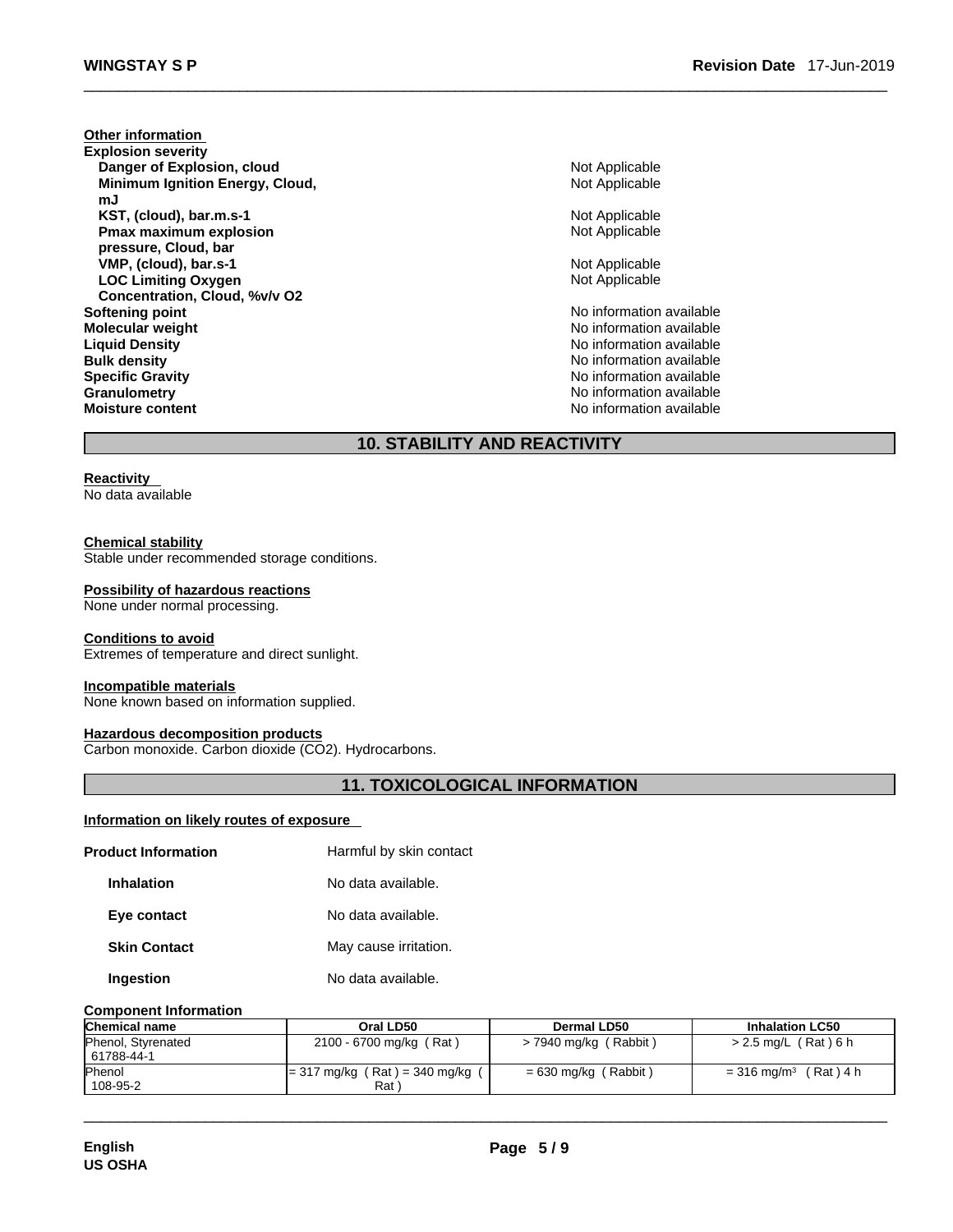|                                                                                     |                                                                                                                         | <u>Symptoms related to the physical, chemical and toxicological characteristics</u>        |            |             |  |
|-------------------------------------------------------------------------------------|-------------------------------------------------------------------------------------------------------------------------|--------------------------------------------------------------------------------------------|------------|-------------|--|
| <b>Symptoms</b>                                                                     |                                                                                                                         | No information available.                                                                  |            |             |  |
|                                                                                     |                                                                                                                         | Delayed and immediate effects as well as chronic effects from short and long-term exposure |            |             |  |
| <b>Sensitization</b>                                                                |                                                                                                                         | May cause sensitization by skin contact                                                    |            |             |  |
| Germ cell mutagenicity                                                              | available                                                                                                               | No information or data specific to the product on this toxicological (health) effect is    |            |             |  |
| <b>Carcinogenicity</b>                                                              |                                                                                                                         | The table below indicates whether each agency has listed any ingredient as a carcinogen.   |            |             |  |
| <b>Chemical name</b>                                                                | <b>ACGIH</b>                                                                                                            | <b>IARC</b>                                                                                | <b>NTP</b> | <b>OSHA</b> |  |
| Phenol<br>108-95-2                                                                  |                                                                                                                         | Group 3                                                                                    |            |             |  |
| A3 - Animal Carcinogen<br>Group 2B - Possibly Carcinogenic to Humans<br>X - Present | ACGIH (American Conference of Governmental Industrial Hygienists)<br>IARC (International Agency for Research on Cancer) | OSHA (Occupational Safety and Health Administration of the US Department of Labor)         |            |             |  |
| <b>Reproductive toxicity</b>                                                        | available.                                                                                                              | No information or data specific to the product on this toxicological (health) effect is    |            |             |  |
| <b>STOT - single exposure</b>                                                       | available.                                                                                                              | No information or data specific to the product on this toxicological (health) effect is    |            |             |  |
| <b>STOT - repeated exposure</b>                                                     | available.                                                                                                              | No information or data specific to the product on this toxicological (health) effect is    |            |             |  |
| <b>Aspiration hazard</b>                                                            | available.                                                                                                              | No information or data specific to the product on this toxicological (health) effect is    |            |             |  |
|                                                                                     |                                                                                                                         |                                                                                            |            |             |  |

**Numerical measures of toxicity - Product Information**

## **12. ECOLOGICAL INFORMATION**

## **Ecotoxicity**

| Chemical name        | Fish                                                                                                                                                                                                                                                                                                                                                                                                                                                                                                                                                                                                                                                                                                                                                                                                                                                    |
|----------------------|---------------------------------------------------------------------------------------------------------------------------------------------------------------------------------------------------------------------------------------------------------------------------------------------------------------------------------------------------------------------------------------------------------------------------------------------------------------------------------------------------------------------------------------------------------------------------------------------------------------------------------------------------------------------------------------------------------------------------------------------------------------------------------------------------------------------------------------------------------|
| <b>Phenol</b>        | 11.9 - 50.5 mg/L LC50 96 h Pimephales promelas flow-through<br>20.5 - 25.6 mg/L LC50 96 h Pimephales promelas static<br>33.9 - 43.3 mg/L LC50 96 h Oryzias latipes flow-through<br>23.4 - 36.6 mg/L LC50 96 h Oryzias latipes static<br>11.9 - 25.3 mg/L LC50 96 h Lepomis macrochirus flow-through<br>11.5 mg/L LC50 96 h Lepomis macrochirus semi-static<br>34.09 - 47.64 mg/L LC50 96 h Poecilia reticulata static<br>31 mg/L LC50 96 h Poecilia reticulata semi-static<br>27.8 mg/L LC50 96 h Brachydanio rerio<br>32 mg/L LC50 96 h Pimephales promelas<br>5.449 - 6.789 mg/L LC50 96 h Oncorhynchus mykiss<br>flow-through<br>7.5 - 14 mg/L LC50 96 h Oncorhynchus mykiss static<br>4.23 - 7.49 mg/L LC50 96 h Oncorhynchus mykiss semi-static<br>5.0 - 12.0 mg/L LC50 96 h Oncorhynchus mykiss<br>13.5 mg/L LC50 96 h Lepomis macrochirus static |
| <b>Chemical name</b> | Crustacea                                                                                                                                                                                                                                                                                                                                                                                                                                                                                                                                                                                                                                                                                                                                                                                                                                               |
| Phenol, Styrenated   | DSP: >0.249 mg/l EC50 72h                                                                                                                                                                                                                                                                                                                                                                                                                                                                                                                                                                                                                                                                                                                                                                                                                               |
| Phenol               | 4.24 - 10.7 mg/L EC50 48 h Daphnia magna Static<br>10.2 - 15.5 mg/L EC50 48 h Daphnia magna                                                                                                                                                                                                                                                                                                                                                                                                                                                                                                                                                                                                                                                                                                                                                             |

| <b>Chemical</b><br>name | ` plants |
|-------------------------|----------|
|                         |          |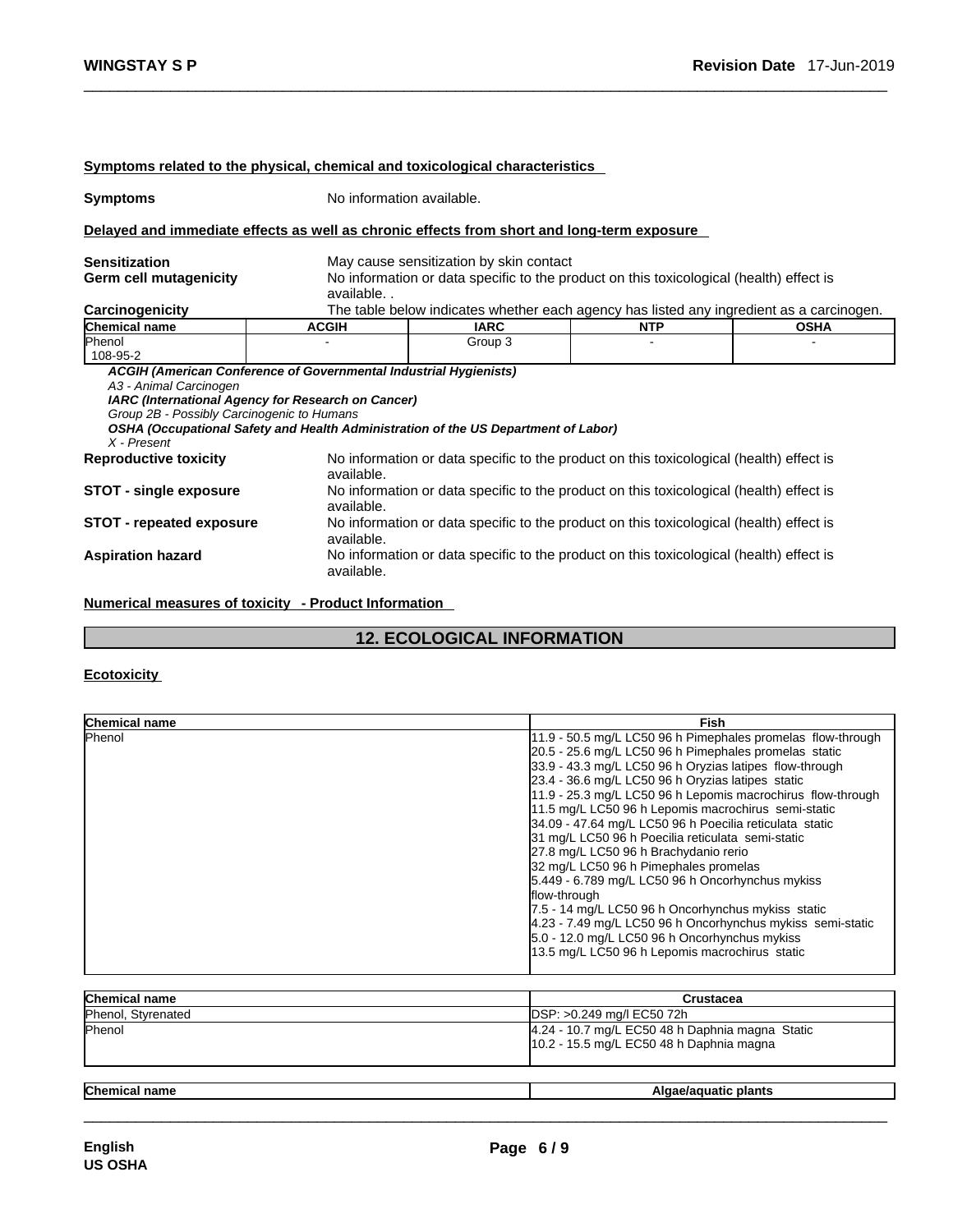| Phenol, Styrenated | DSP: 0.326 mg/l EC50 48h                                       |
|--------------------|----------------------------------------------------------------|
| <b>IPhenol</b>     | 46.42 mg/L EC50 96 h Pseudokirchneriella subcapitata           |
|                    | 187 - 279 mg/L EC50 72 h Desmodesmus subspicatus static        |
|                    | 0.0188 - 0.1044 mg/L EC50 96 h Pseudokirchneriella subcapitata |
|                    | lstatic                                                        |
|                    |                                                                |

## **Persistence and degradability**

No information available.

#### **Bioaccumulation**

No information available.

#### **Mobility**

.

| <b>Chemical name</b>             | <b>Partition coefficient</b> |
|----------------------------------|------------------------------|
| Phenol, Styrenated<br>61788-44-1 | >4                           |
| Phenol<br>108-95-2               | 1.5                          |

**Other adverse effects** No information available

## **13. DISPOSAL CONSIDERATIONS**

#### **Waste treatment methods**

**Disposal of wastes** Disposal should be in accordance with applicable regional, national and local laws and regulations.

**Contaminated packaging** Do not reuse container.

## **14. TRANSPORT INFORMATION**

| DOT                               |                                                                                                               |
|-----------------------------------|---------------------------------------------------------------------------------------------------------------|
| UN/ID no                          | UN3082                                                                                                        |
| Proper shipping name              | Environmentally hazardous substance, liquid, n.o.s.                                                           |
| <b>Hazard class</b>               | 9                                                                                                             |
| <b>Packing group</b>              | Ш                                                                                                             |
| <b>Special Provisions</b>         | 8, 146, 173, 335, IB3, T4, TP1, TP29                                                                          |
| <b>Description</b>                | UN3082, Environmentally hazardous substance, liquid, n.o.s. (Phenol, Styrenated), 9, III,<br>Marine pollutant |
| IATA                              |                                                                                                               |
| UN number                         | UN3082                                                                                                        |
| <b>Transport hazard class(es)</b> | 9                                                                                                             |
| Packing group                     | Ш                                                                                                             |
| <b>Special Provisions</b>         | A97, A158                                                                                                     |
| <b>Description</b>                | &UN3082, & (Phenol, Styrenated), 9, III                                                                       |
| <b>IMDG</b>                       |                                                                                                               |
| <b>UN number</b>                  | UN3082                                                                                                        |
| Transport hazard class(es)        | 9                                                                                                             |
| Packing group                     | Ш                                                                                                             |
| EmS-No                            | $F-A, S-F$                                                                                                    |
| <b>Special Provisions</b>         | 274, 335                                                                                                      |
| <b>Description</b>                | &UN3082, & ( <tnw00024>), 9, III, <twrp0004></twrp0004></tnw00024>                                            |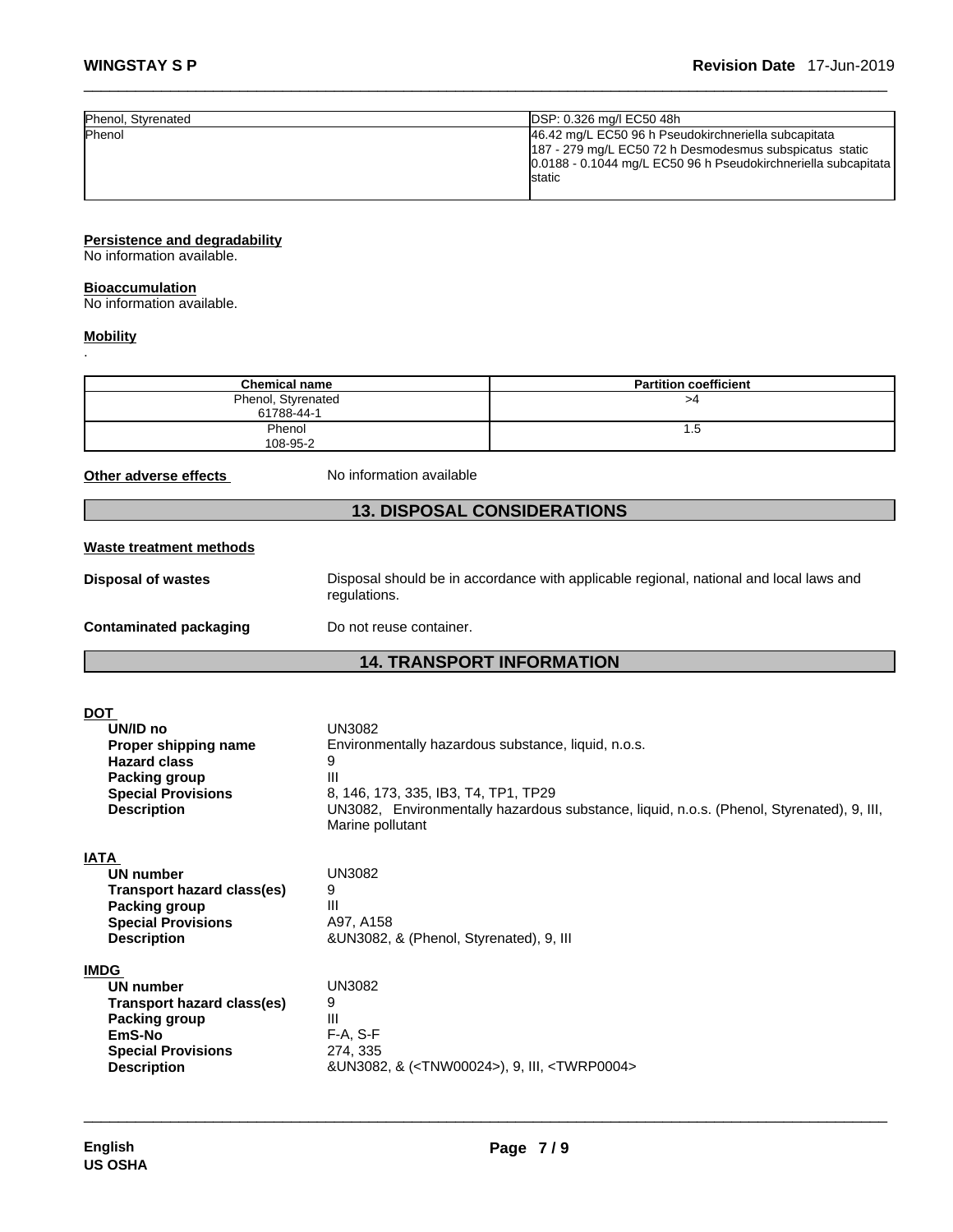## **MEX**

| Proper shipping name | Environmentally hazardous substance, liquid, n.o.s.                                         |
|----------------------|---------------------------------------------------------------------------------------------|
| <b>Hazard class</b>  |                                                                                             |
| UN/ID no             | UN3082                                                                                      |
| Packing group        |                                                                                             |
| <b>Description</b>   | Environmentally hazardous substance, liquid, n.o.s. (Phenol, Styrenated), 9, Ill<br>UN3082. |

## **15. REGULATORY INFORMATION**

| Not determined |
|----------------|
| Not determined |
| Not determined |
| Not determined |
| Not determined |
| Not determined |
| Not determined |
| Yes            |
| Not determined |
|                |

#### **Legend:**

**AICS** - Australian Inventory of Chemical Substances

**DSL/NDSL** - Canadian Domestic Substances List/Non-Domestic Substances List

**IECSC** - China Inventory of Existing Chemical Substances

 **EINECS/ELINCS** - European Inventory of Existing Chemical Substances/European List of Notified Chemical Substances

**ENCS** - Japan Existing and New Chemical Substances

**KECL** - Korean Existing and Evaluated Chemical Substances

**PICCS** - Philippines Inventory of Chemicals and Chemical Substances

**TSCA** - United States Toxic Substances Control Act Section 8(b) Inventory

**NZIoC** - New Zealand Inventory of Chemicals

#### **US Federal Regulations**

| <b>TSCA Section 12(b) - Chemical Export Notification:</b>  | None Listed |
|------------------------------------------------------------|-------------|
| TSCA Section 5(a)(2) – Final Significant New Use Rules:    | None Listed |
| TSCA Section 5(a)(2) - Proposed Significant New Use Rules: | None Listed |
| TSCA Section 5(e) - New Chemical Exposure Limits (NCELs):  | None Listed |

#### **SARA 313**

Section 313 of Title III of the Superfund Amendments and Reauthorization Act of 1986 (SARA). This product does not contain any chemicals which are subject to the reporting requirements of the Act and Title 40 of the Code of Federal Regulations, Part 372

| SARA 311/312 Hazard Categories    |     |  |
|-----------------------------------|-----|--|
| Acute health hazard               | Yes |  |
| <b>Chronic Health Hazard</b>      | Yes |  |
| <b>Fire hazard</b>                | No  |  |
| Sudden release of pressure hazard | N٥  |  |
| <b>Reactive Hazard</b>            | No  |  |

#### **CERCLA**

This material, as supplied, contains one or more substances regulated as a hazardous substance under the Comprehensive Environmental Response Compensation and Liability Act (CERCLA) (40 CFR 302)

| <b>Chemical name</b> | <b>Hazardous Substances RQs</b> | <b>CERCLA/SARA RQ</b> | <b>Reportable Quantity (RQ)</b> |
|----------------------|---------------------------------|-----------------------|---------------------------------|
| Phenol               | 1000 lb                         | 1000 lb               | 1000 lb final RQ<br>RQ          |
| 108-95-2             |                                 |                       | RQ 454 kg final RQ              |

 $\_$  ,  $\_$  ,  $\_$  ,  $\_$  ,  $\_$  ,  $\_$  ,  $\_$  ,  $\_$  ,  $\_$  ,  $\_$  ,  $\_$  ,  $\_$  ,  $\_$  ,  $\_$  ,  $\_$  ,  $\_$  ,  $\_$  ,  $\_$  ,  $\_$  ,  $\_$  ,  $\_$  ,  $\_$  ,  $\_$  ,  $\_$  ,  $\_$  ,  $\_$  ,  $\_$  ,  $\_$  ,  $\_$  ,  $\_$  ,  $\_$  ,  $\_$  ,  $\_$  ,  $\_$  ,  $\_$  ,  $\_$  ,  $\_$  ,

#### **US State Regulations**

#### **California Proposition 65**